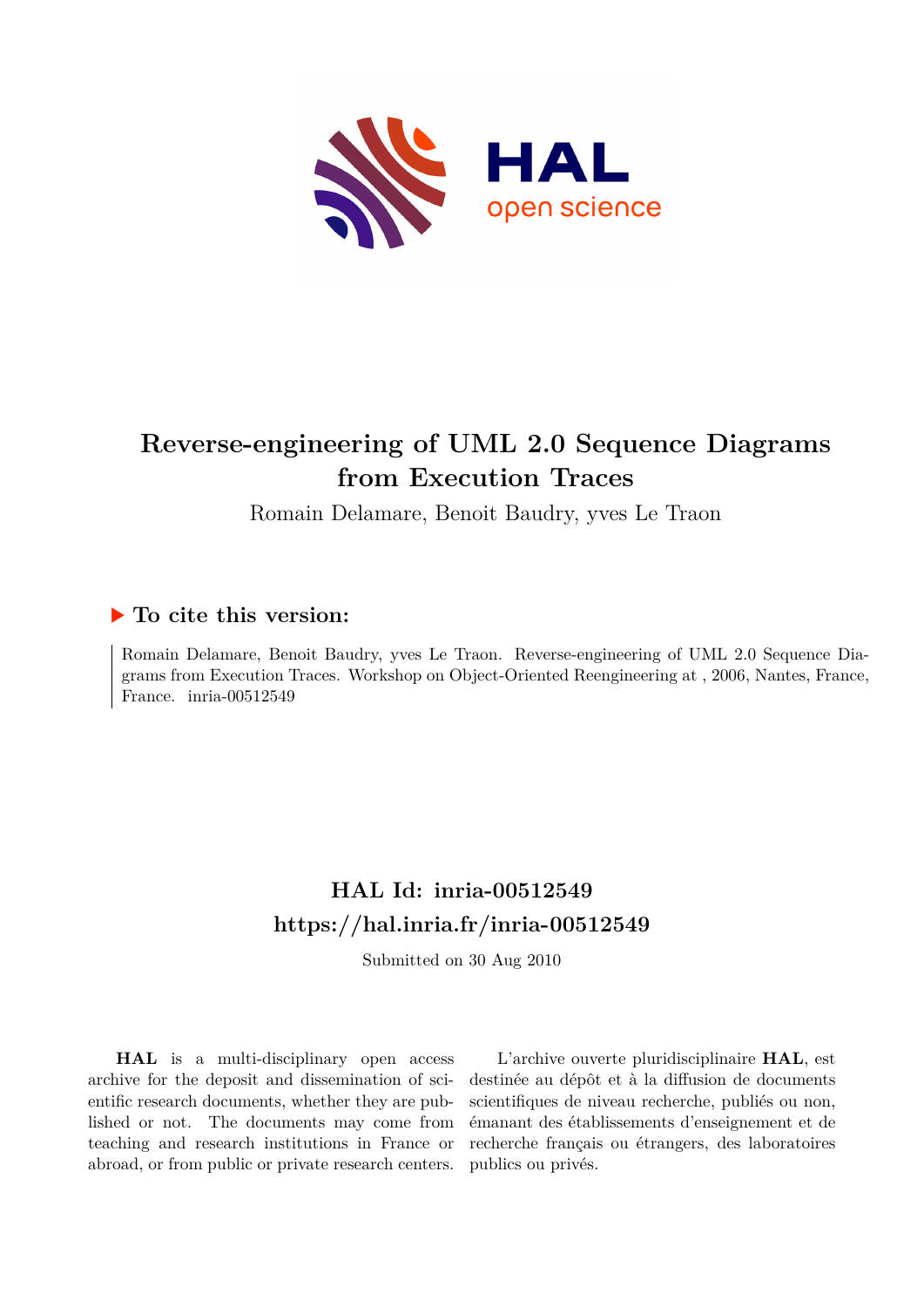# Reverse-engineering of UML 2.0 Sequence Diagrams from Execution Traces

Romain Delamare, Benoit Baudry IRISA / INRIA Rennes Campus Universitaire de Beaulieu Avenue du Général Leclerc 35042 Rennes Cedex – France *{*romain.delamare,benoit.baudry*}*@irisa.fr

*Abstract***— To fully understand the behavior of a program, it is crucial to have efficient techniques to reverse dynamic views of the program. In this paper, we focus on the reverse engineering of UML 2.0 sequence diagrams showing loops and alternatives from execution traces. To build these complete sequence diagrams, we need to capture the systems state through dynamic analysis. We propose to build state vectors through trace analysis and we precisely discuss how the state of an object-oriented system can be captured. We also present an adaptable trace analysis tool that we have developed to experiment the ideas presented in this work.**

#### I. INTRODUCTION

**S** OFTWARE maintenance is a major concern in the industry as software are getting more and more complex and bigger. Due to high level languages and mechanism such as inheritance or polymorphism it is very difficult to understand the behavior of a program just by reading its source code. Moreover the constant evolution of softwares and technologies often makes documentations obsolete and difficult to maintain.

Reverse-engineering can help maintainers understanding a complex system by retrieving models and documentation from a program. This is the process defined as redocumentation in [1]. UML is a good target language for the reverse engineering of models since it is largely used and offers different diagrams.

The reverse-engineering of UML static diagrams – like class diagrams – has been studied and is now implemented in several tools. Static views of the system allow engineers to understand its structure but it does not show the behavior of the software. To fully understand its behavior, dynamic models are needed, such as sequence diagrams or statecharts.

But for now, little work has been done on the reverseengineering of UML dynamic diagrams. Our work is inspired by [2]. We focus on trace analysis for the reverse engineering of sequence diagrams.

Simple sequence diagrams can be retrieved by a simple analysis of the messages exchanged between the objects. We concentrate on the generation of UML 2.0 sequence diagrams which model loops and alternatives. To retrieve those informations we need informations about the state of the system

Yves Le Traon France Télécom R&D MAPS / EXA 2 avenue Pierre Marzin 22307 Lannion Cedex – France yves.letraon@francetelecom.com

during the trace analysis.

The contribution of this paper consists in proposing an approach to capture the program state during the trace analysis in order to precisely reverse engineer sequence diagrams. We also present and adaptable tool for trace analysis.

The rest of the paper is organised as follows : Section II introduces our approach; Section III explains how to catch the program state; Section IV discusses the tracing methods that can be used to retrieve the needed informations; Finaly Sect. V concludes the discussion.

#### II. REVERSING SEQUENCE DIAGRAMS

OUR WORK takes place in the process described in [2] and focuses on the two first steps of the process. The first step consists in tracing the program to produce basic sequence diagrams and the second step consists in combining the sequence diagrams obtained in the first step to obtain high level sequence diagrams.

High level sequence diagrams are opposed to basic (or simple) sequence diagrams. High level sequence diagrams describe a more complex behavior by using the UML 2.0 fragments. Those fragments show alternatives (alt fragment) or loops (loop fragement). Basic sequence diagrams do not show those kind of behavior.

To obtain high level sequence diagrams we annote basic sequence diagrams with informations on the state of the program before and after each message. We then use this state informations to combine the sequence diagrams and obtain a high level sequence diagram with the combination operators from UML 2.0. This method is our main contribution and it is detailed in the rest of the section.

Although generating basic sequence diagrams is easy, generating high level sequence diagrams is a complex task. A basic sequence diagram can be directly extracted from an execution trace. Figure 1 shows an example of Java code with two classes. If an instance of *A* executes the method *m1*, then it calls *m2* on an instance of *B*; so the sequence diagram corresponding to that execution must have a message *m2* from the instance of *A* to the instance of *B*, as shown in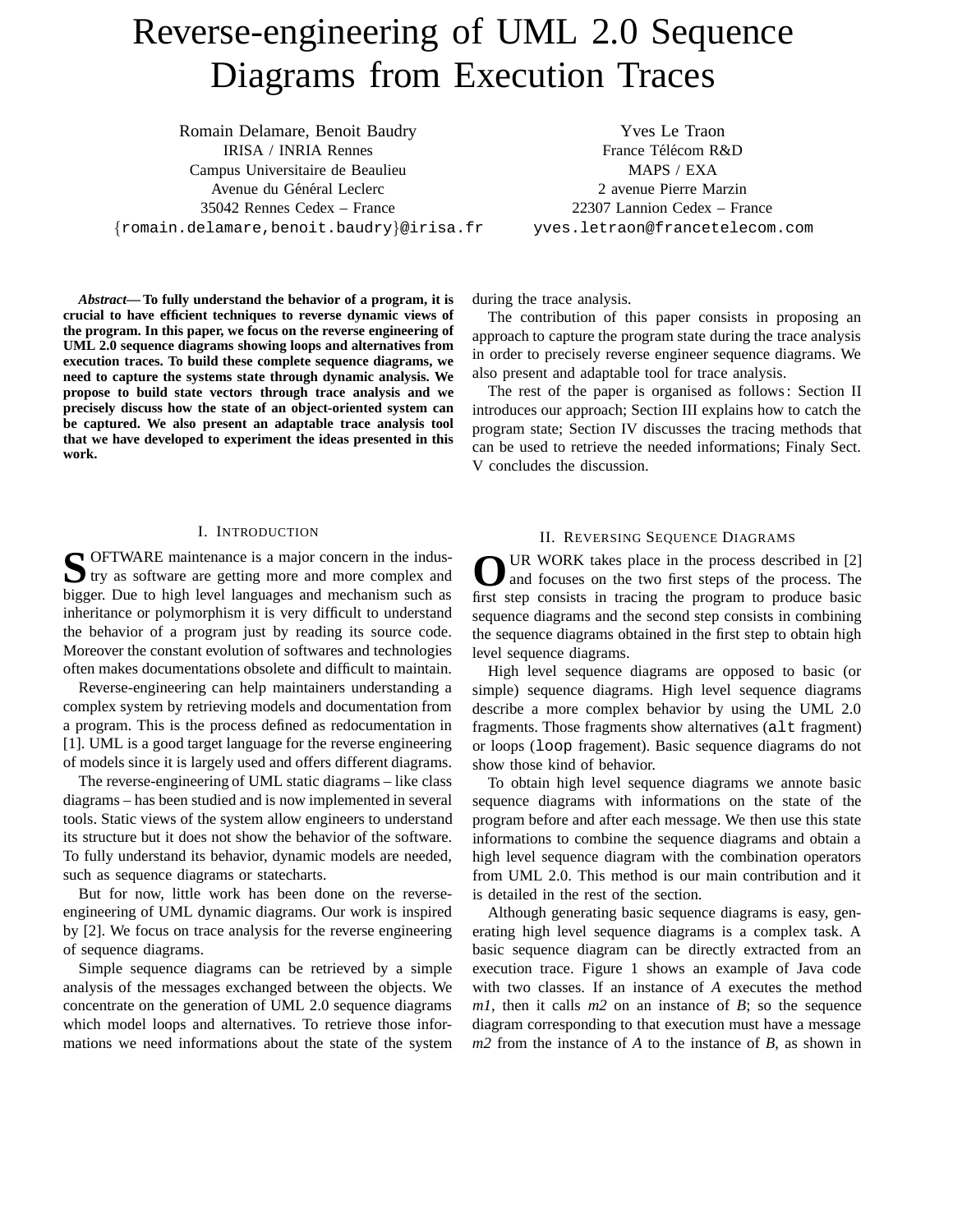

Fig. 1. An example of Java code



Fig. 2. A sequence diagram obtained by tracing the example from Fig. 1

Fig. 2. On the other hand, composing basic sequence diagrams to generate a higher level sequence diagram is a difficult task : the detection of iterations or optional messages is not obvious, even with many basic sequence diagrams.

We propose to use state vectors for the generation of high level sequence diagrams. A state vector is a vector of variables that characterizes the system state. State vectors are useful to detect iteration or conditional message.

State vectors can be extracted at runtime before and after each message. Then we can combine several basic sequence diagrams. With state vectors we can detect when two different sequence diagrams are in the same state, or we can detect when there is an iteration on a single sequence diagram. In Sect. III we detail how to catch the system state in a state vector.

Capturing the program state is not simple and we propose a precise analysis ot the state notion in Sect. III.

A sequence diagram can be annoted with state vectors before and after each message. Then this sequence diagram can be transformed to show loops or alternatives. For instance, Fig. 3 shows a sequence diagram annoted with state vectors. The sequence of the message *m1* and *m2* can be iterated as the vector state before the sending of *m1* and the state vector after the sending of *m2* are the same. The message *m1* can also be iterated as it does not change the state of the system.



Fig. 3. A sequence diagram annoted with state vectors.



Fig. 4. A sequence diagram obtained by transforming the diagram of Fig. 3.

Figure 4 shows a transformation of the sequence diagram of Fig. 3 with the UML 2.0 loop and alt fragments.

Different sequence diagrams can be combined to obtain a more detailed sequence diagram. For instance, Fig. 5 is the result of a second trace analysis of the program traced in Fig. 3. We can combine those two annoted sequence diagrams to obtain the sequence diagram from Fig. 6. The combination of sequence diagrams, as well as the detection of loops and alternatives, can be automated.

Although our method has similarities with the work of [3], they are very different. Both methods rely on state vectors but in [3] the goal is to transform sequence diagrams into statecharts. Moreover in [3] the authors deduce the state vectors from preconditions and post-conditions on the message whereas we extract the state vectors from trace executions.

In the next section we define the state vectors we want to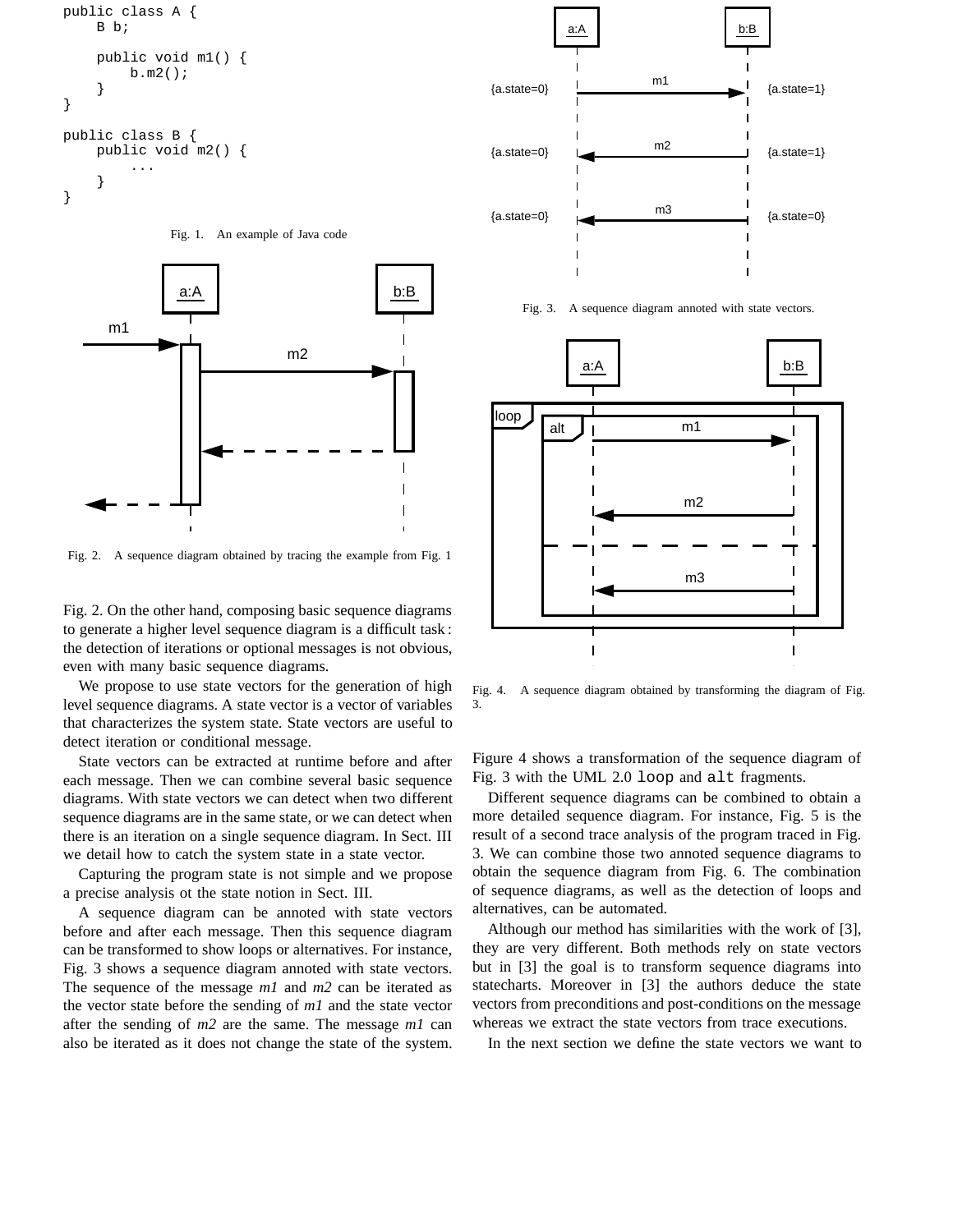

Fig. 5. An other annoted sequence diagram.



Fig. 6. A sequence diagram obtained by combining the diagrams from Fig. 3 and 5.

capture and how to capture them.

#### III. CAPTURING THE PROGRAM STATE THROUGH TRACE ANALYSIS

**CAPTURING** the state of a program is an essential part of our approach as it is based on state vectors. Therefore we must have precise and consistent informations about the state of the program at several points of the program. We propose to catch the program state during the execution before and after each message. We also propose a methodology to extract the desired sequence diagrams.

*State Vector:* A state vector is a vector of values of attributes of the system that characterizes the state of the program. This implies that the state of the program can be

```
public class Boiler {
    private int temperature;
    public static void main(String[] args) {
         ...
        if (temperature > 180)
             ...
        if (temperature < 50)
             ...
        else
             ...
         ...
    }
}
```
Fig. 7. An example of a Java class with a state characterized by a large domain attribute.

characterized by a set of attributes. We can reasonably suppose that if a statechart can describe the behaviour of the system, then a set of attributes that characterizes the program can be found.

The attributes of the state vector can be of several different types, and they must be considered differently. Mainly we can divide the different attribute types into three groups : the primitive values on a small domain, the primitive values on a large domain and the values that refer to an object.

#### *A. Small domain attributes*

The attributes with a primitive value on a small domain are essentially boolean, character or enumeration attributes . They all have a few different values. Boolean and enumeration attributes often characterize the state of the program, but character attributes or rarely used for the state of the program.

Small domain attributes are easy to capture. Comparing their values is enough to distinguish two states. So the trace must only store the value of those attributes at each considered event of the execution.

#### *B. Large domain attributes*

The attributes with a primitive value on a large domain, like integers or floats, are very difficult to catch. Mainly two cases can occur :

- the attribute takes only a few different values
- the attribute takes its values on a very large part of the domain

If they take only a few different values then they can be considered as primitive values on short domains : comparing their values is enough to distinguish two states.

But if they take a lot of different values the state is harder to catch. Instead of being characterized by the exact value of the attributes – like short domain attributes –, the state of the program can be characterized by the intervals containing the values of the attributes.

For instance, Fig. 7 shows a Java class representing a boiler. An instance of the class *Boiler* can be in three different states :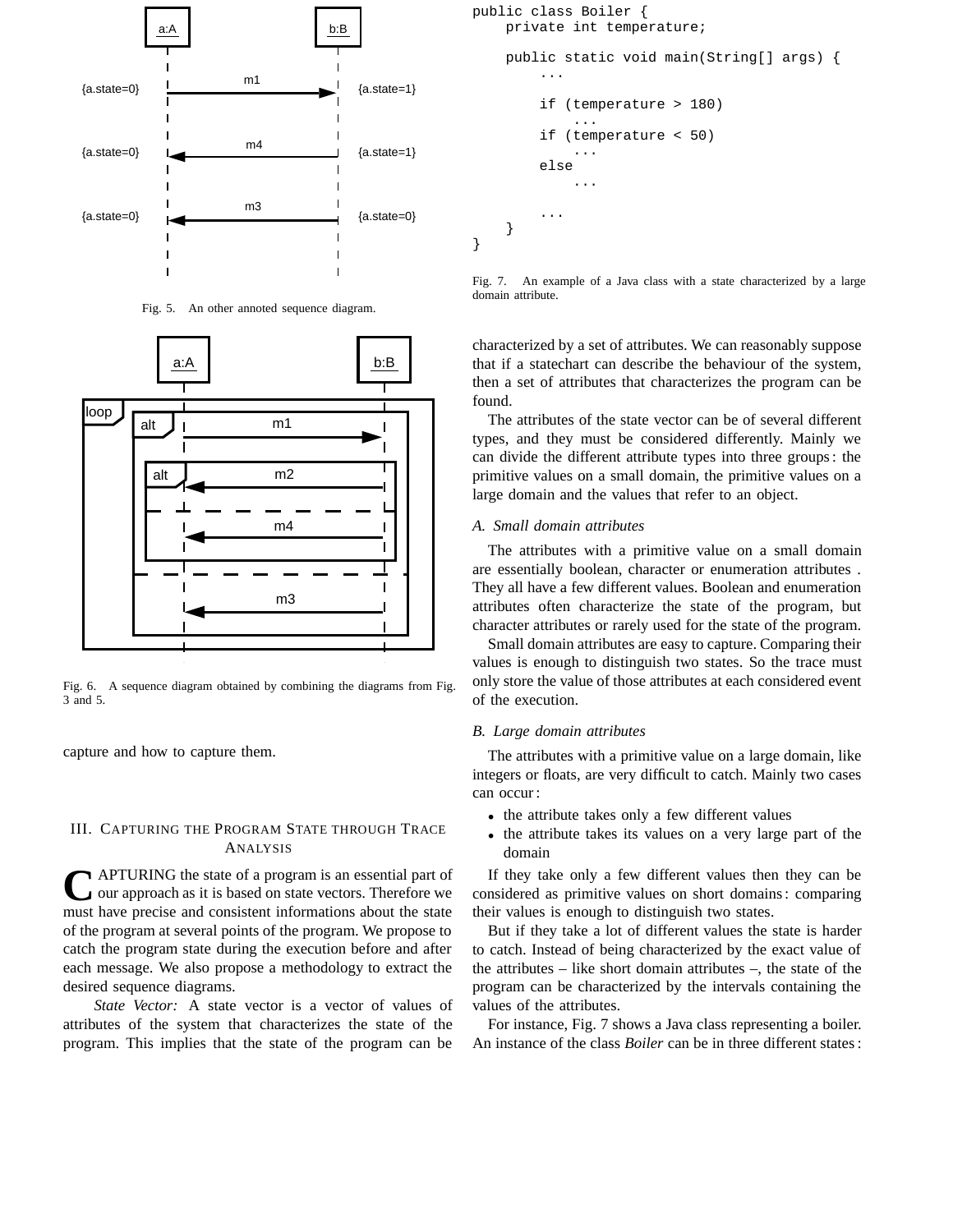

Fig. 8. A UML class diagram. Although the class *A* and *C* both have an attribute referencing an object, they must be catched differently.

when the temperature is greater than 180 degrees, when the temperature is between 50 and 180 degrees and when the temperature is less than 50. Distinguishing the state is difficult : the temperature can have two different values in the same state.

To solve this problem we must know the intervals of interest in regard of the state. Either those intervals must be specified by the user, either we must infer them.

#### *C. Object reference attributes*

Attributes referencing an object can describe the state vector in two different ways :

- the state of the program is characterized by the attributes of the referenced object
- the state of the program is characterized by the real type of the referenced object

If the state of the program is characterized by the attributes of the referenced object, we must capture the values of those attributes. For example in Fig. 8, the class *A* has an attribute *b* of type *B*. The state of the program is characterized by the attributes of *B*, so those attributes must be captured. To avoid cross-reference problems and to keep the state vector simple we suggest to capture only the primitive attributes of the object. Figure 8 shows an example of cross-reference : an instance of *A* and an instance of *B* can reference each other.

The state of the program can be characterized by the real type of the object. This is often the case when using specific design patterns like the state pattern. In this pattern the state of an object is characterized by the real type of an attribute declared with an abstract type. For instance in Fig. 8 the class *C* has an object reference attribute declared with type D. The class D is an abstract class extended by three different classes : the state of  $C$  is characterized by the real type of its attribute *d*.

To handle the case of state characterized by the real type of an object, we propose to extract the name of the real type as the relevant information for the attribute declared with an abstract type. The state pattern can be handled easily like this.

#### *D. Methodology*

In order to produce relevant sequence diagrams the state vector must be precise and easy to compare with other state vectors. A state vector with all the attributes of all objects of the program does not characterize the state of the program properly. So the state vector must only contain the object attributes that characterize the state of the program.

To extract relevant state vectors we propose an interactive approach and detail a methodology. This method is based on a sequence of exchanges between the user and the tracing tool.

The user specifies which attributes must be part of the state vector. This cannot be easily done with little knowledge of the system, but we propose a methodology to avoid this problem.

Our methodology consists in several interactions between the user and the tracing tool. At first the user will likely not know which attributes to choose. She can either try to guess the relevant attributes or select all the attributes. The first result has little chance to be meaningful. Then the user must try and remove some attributes from the state vector. If the result is worse then the removed attribute should be put back in the vector state, otherwise the user must continue and try to remove other attributes. This method will quickly converge to a minimal state vector where all the attributes characterizing the state are present, and only those attributes.

#### IV. TRACING OBJECT ORIENTED PROGRAMS

THE DIFFICULT part of that method is to determine whether a result is better than an other or not. First a result showing a new alternative or iteration is better because it describes a more precise behavior. Also if after removing an attribute from the vector state the result has not changed, it is likely that the attribute does not characterize the state of the program.

In the worst case the result is a basic sequence diagram without the UML 2.0 fragments. If the user cannot find a correct state vector – either because of the difficulty of the task or the lack of correct state vector – the method neither improve nor worsen the sequence diagram. This means that if a result differs from the basic sequence diagram, then this result is better.

A second contribution of our work is to develop an adaptable tool for execution trace analysis. This tool is based on the use of a debugging tool called JTracor that is developped at IRISA. It traces Java program and was initially used for code coverage [4] and fault localization [5] purposes.

We have extended JTracor for reverse-engineering. Figure 9 shows the UML class diagram of JTracor. It relies on the Java Debug Interface (JDI), an API provided by Sun Microsystems. The class *TraceProvider* executes the program and at each event (e.g. method entry or exit, exception) it calls a method on its listeners. The listeners are instance of a class implementing the interface *Trace*. The trace produced depends on the implementation of *Trace*. For example *CodeCoverageTrace*